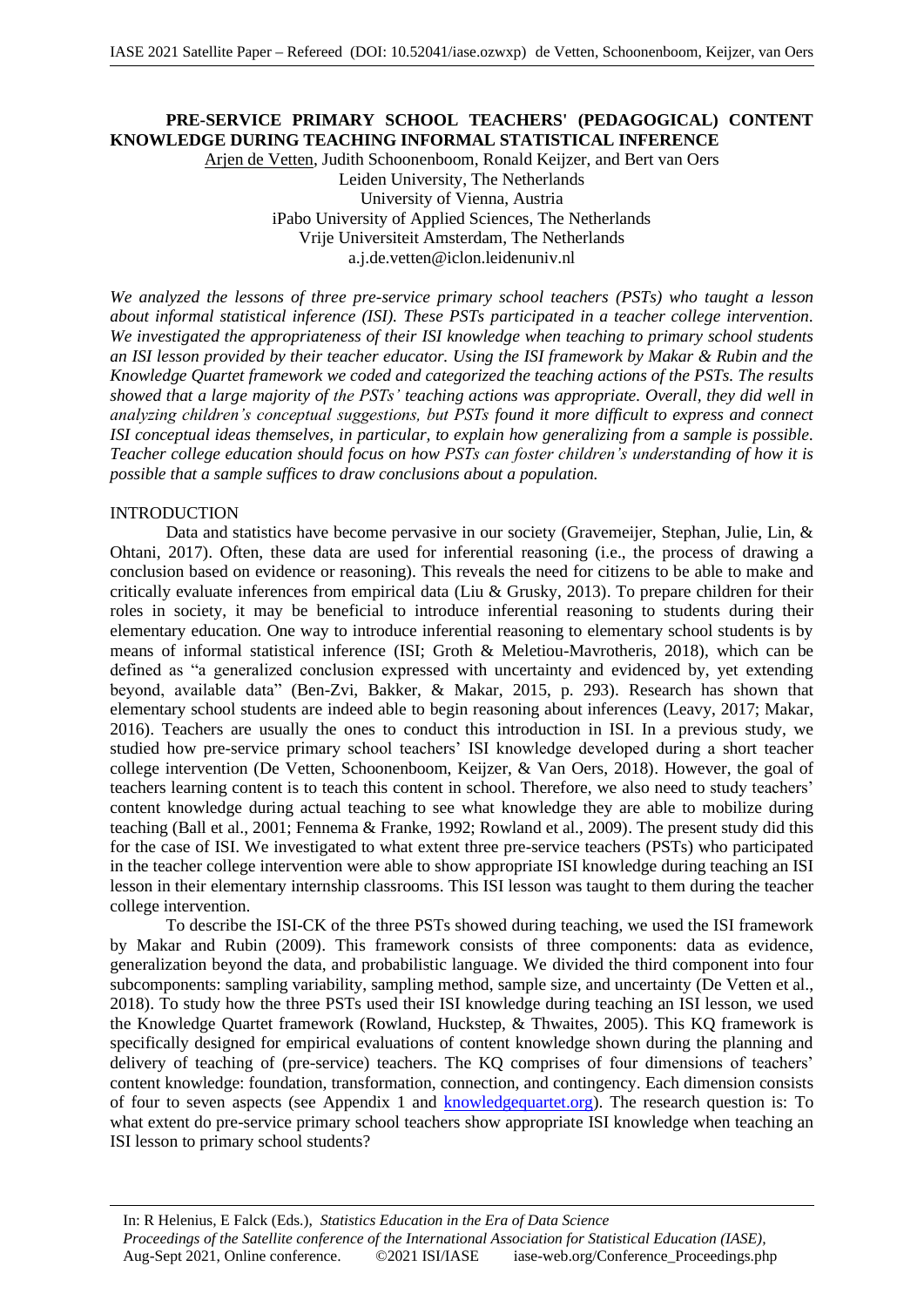#### **METHOD**

## *Context and participants*

This study reports on the ISI-CK of three second-year pre-service elementary school teachers—Celine, Demi, and Alfred (pseudonyms)—as they taught an ISI lesson to primary school students. These teachers were among 21 participants of a teacher college intervention that aimed to improve their ISI-CK and PCK (De Vetten et al., 2018). Celine taught her ISI lesson between the third and fourth meeting of the intervention; Alfred and Demi between the fourth and fifth meeting. Celine (female; 18 years; showing high ISI-CK compared to the other participants during the teacher college intervention) taught in third grade, Demi (female; 19 years; average ISI-CK) in fifth grade, and Alfred (male; 20 years; high ISI-CK) in a combined third/fourth grade class. Participants and placements schools provided informed consent.

## *Lesson "What is the most frequently used word in a stack of children novels?"*

The PSTs all taught the same lesson, called "What is the most frequently used word in a stack of children novels?" The lesson centered on a large collection of Dutch children's novels. The driving question was which word would be the most frequently used in the collection of books. The enormity and visibility of the population was expected to elicit the need to draw a sample and make inferences. The investigation was based on five words that the class expected to find most frequently. Class discussion was used to reach consensus about the preferred sampling method so that separate groups' sample data could later be pooled into one large sample. The groups were to conduct an investigation using the agreed-upon sampling method. The analysis of the sample data was kept simple, as only frequencies needed to be counted. The subsequent discussion dealt with the possibility and certainty of generalization from sample results, both from the individual groups' sample data and from the pooled data. The lesson was also laid out in a lesson plan, including a suggested sequence and questions to ask to children, but the PSTs were expected to adjust the lesson plan to their class. In general, their lesson plans were closely aligned to the provided lesson plan.

#### *Data collection and analysis*

Two kinds of data were collected. The elementary data source were audio and video recordings of the classroom interactions. The second data source was comprised of transcripts of audio-taped reflection interviews between the PST and the first author, which were conducted shortly after the lessons. Additionally, PSTs' lesson plans, students' written work, and the observer's notes were used as data. All data from the class discussion and the reflection interviews were transcribed. The unit of analysis was a teaching situation, constituted by a fragment of whole class discussion that concerned one substantive topic. Within each fragment the PSTs' actions were analyzed from the idea that these actions "could be construed to be informed by a trainee's mathematics content knowledge or [...] mathematical pedagogical knowledge" (Rowland et al., 2005, p. 258).

Each fragment was coded using both the ISI and the KQ frameworks. The coding process from the ISI framework used a process consisting of deductive and inductive elements. On the deductive side, the ISI framework was used to categorize the data into one or more ISI components. On the inductive side, codes (short summaries of the text) were attached to the text to describe the exact meaning. The coding process from the KQ framework followed the approach of Weston (2013). First, for each fragment the presence of each of the 20 KQ codes was coded (present versus nonpresent). Second, the appropriateness of the (non-)presence was evaluated (appropriate versus inappropriate). Present teaching actions were coded as appropriate when these teaching actions helped the lesson move towards attainment of the learning objectives. Absent teaching actions were coded as appropriate when this absence did not hinder the attainment of the learning objectives. Present teaching actions were coded as inappropriate when these teaching actions hindered the attainment of the learning objectives. Absent teaching actions were coded as inappropriate when these teaching actions were essential to move the lesson towards attainment of the learning objectives. The coding process was discussed among the first and the second author until consensus was reached about the coding's validity. The analyses involved (cross-)tabulating the codes from the ISI and KQ frameworks and searching for overall patterns and notable results.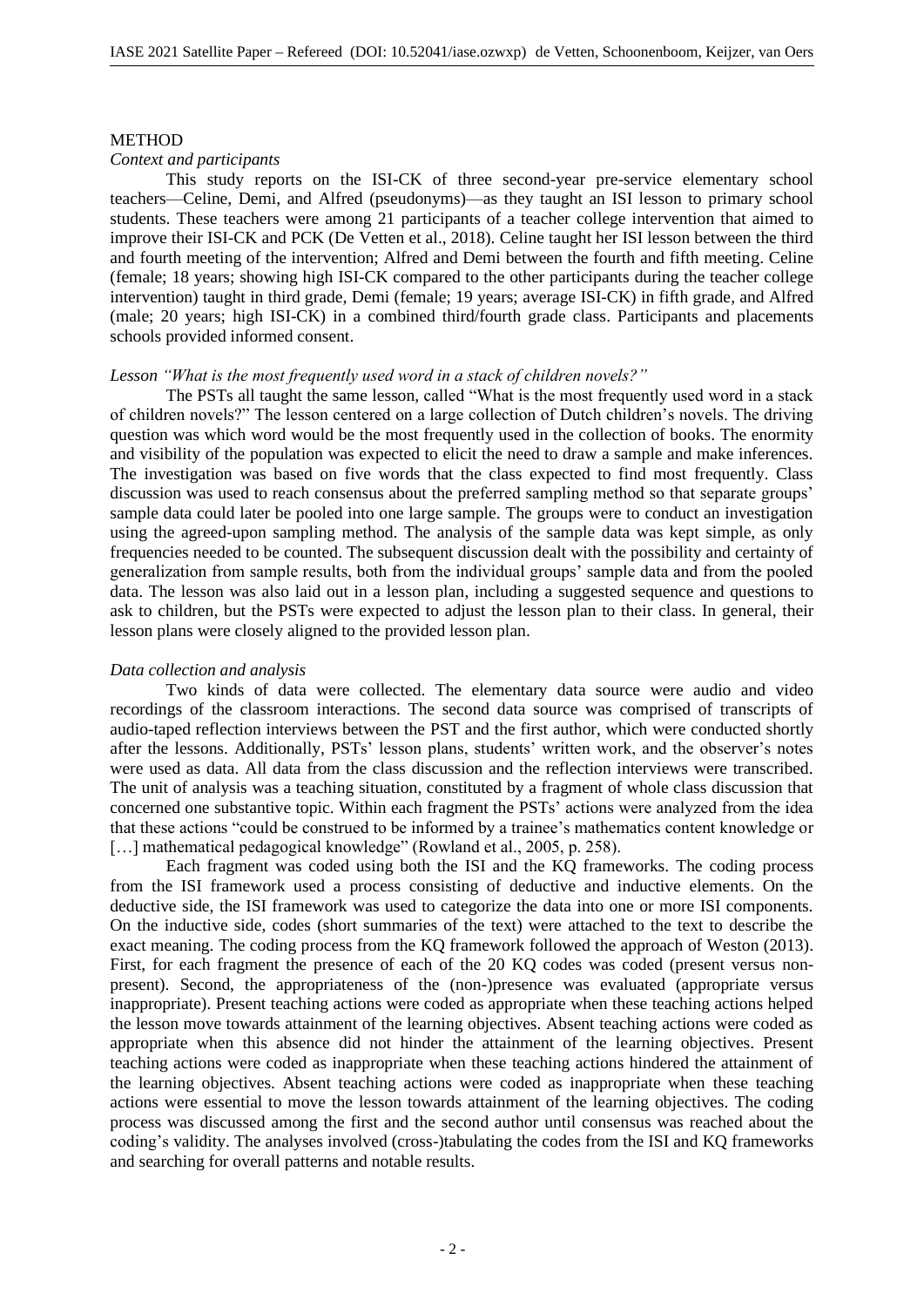#### RESULTS

#### *Results for Knowledge Quartet*

Overall, 91% of all PSTs' teaching actions were appropriate (see Table 1). This percentage, however, obscures the variation within the KQ dimensions and between PSTs. We highlight a number of notable results.

A first notable result is that six KQ codes were present in at most one fragment. Two of these codes, 'concentration on procedures' and 'making connections between procedures', are related to procedures. Given that ISI generally de-emphasizes procedures in order to bring the conceptual reasoning underneath statistical inference to the fore, this is not surprising. Also the codes 'responding to (un)availability of tools and resources' and 'teacher insight' cannot be expected to be present often: in actual classrooms both situations rarely occur. The fifth code that was absent is 'theoretical underpinning of pedagogy'. This can be explained by the limited training and background literature on ISI the PSTs had received. The sixth code, choosing and using examples, occurred only once. This would have required the PSTs to change the entire context of frequently used words in children novels to another context. Such change of the entire context would not have helped the children to attain the learning objectives. Also the use of mathematical language was largely absent from the lessons, apart from Alfred and Demi defining a sample. This is not surprising given that ISI is contextual and informal by nature and stimulates the use of context language rather than formal statistical language.

A second notable result is that in most fragments the PSTs did not deviate from the provided lesson plan, either on own their initiative or in response to children's input ('adherence to textbook', 'deviation from agenda', and 'decisions about sequencing'). Demi was the only one to deviate from the lesson plan regularly, and most of her planned and unplanned deviations did not contribute to the attainment of the learning objectives.

A third notable result is that, while Celine showed to be aware of the purpose of the particular lesson fragment in all but one fragment, this held for Alfred and Demi for around 70% of the fragments. In these cases, Alfred made use of extensive and aimless stocktaking of children's suggestions or failed to provide feedback to children regarding the conceptual appropriateness of their remarks. Demi sometimes discussed irrelevant issues from an ISI point of view, such as the exact order within the hypothesized top five of most frequently used words in children novels.

A fourth notable result is that teaching actions that require active expressions of conceptual insight into ISI ('teacher demonstration', 'making connections between concepts', and 'responding to students' ideas') prove to be more difficult than those that require only passive conceptual insight, ('awareness of purpose', 'identifying pupils' errors', and 'recognition of conceptual appropriateness'). Making connections between concepts is important in a lesson about ISI, in particular during the conclusion phase when children hopefully learn why a sample of books suffices for a conclusion about the entire population of books. However, in the PSTs' lessons, making connections rarely occurs, while the PSTs fail to provide convincing explanations how the various concepts connect. For example, the only instance Celine's subject knowledge falls short is when she fails to counter the children's unanimous opinion that all books need to be read. In general, overt expressions of subject knowledge that clearly extend beyond what can be expected of PSTs with similar training in ISI are scarce: Celine and Demi do so in only one fragment each. On the other extreme, overt shortcomings in subject knowledge, shown in obvious mistakes, are present in 23% of Alfred's and Demi's fragments. In case of conceptual input of children, Celine and Demi are (almost) flawless in analyzing the conceptual appropriateness of this input ('identifying pupils' errors, and 'recognition of conceptual appropriateness'), while Alfred does so correctly in 69% of the fragments.

A fifth notable result is that Alfred and Celine used instructional materials (i.e., pointing at the pile of books as the population, holding one book as a sample) in the majority of the fragments, and Demi only in a minority (23%) of the fragments. This difference may be explained by the fact that Alfred and Celine actually had piled up books in front of their classrooms, while Demi had left the books on the book shelves at the side of the classroom.

A sixth notable result is that in 98% of all fragments, the PSTs responded to students' ideas, underlining the constructivist nature of the lesson. Explanations were only present in a minority of the fragments, often in instances where children failed to come up with useful or correct suggestions or to where the PSTs countered incorrect suggestions. These explanations were correct in a majority of the cases, although Alfred scored lowest of three PSTs in this regard.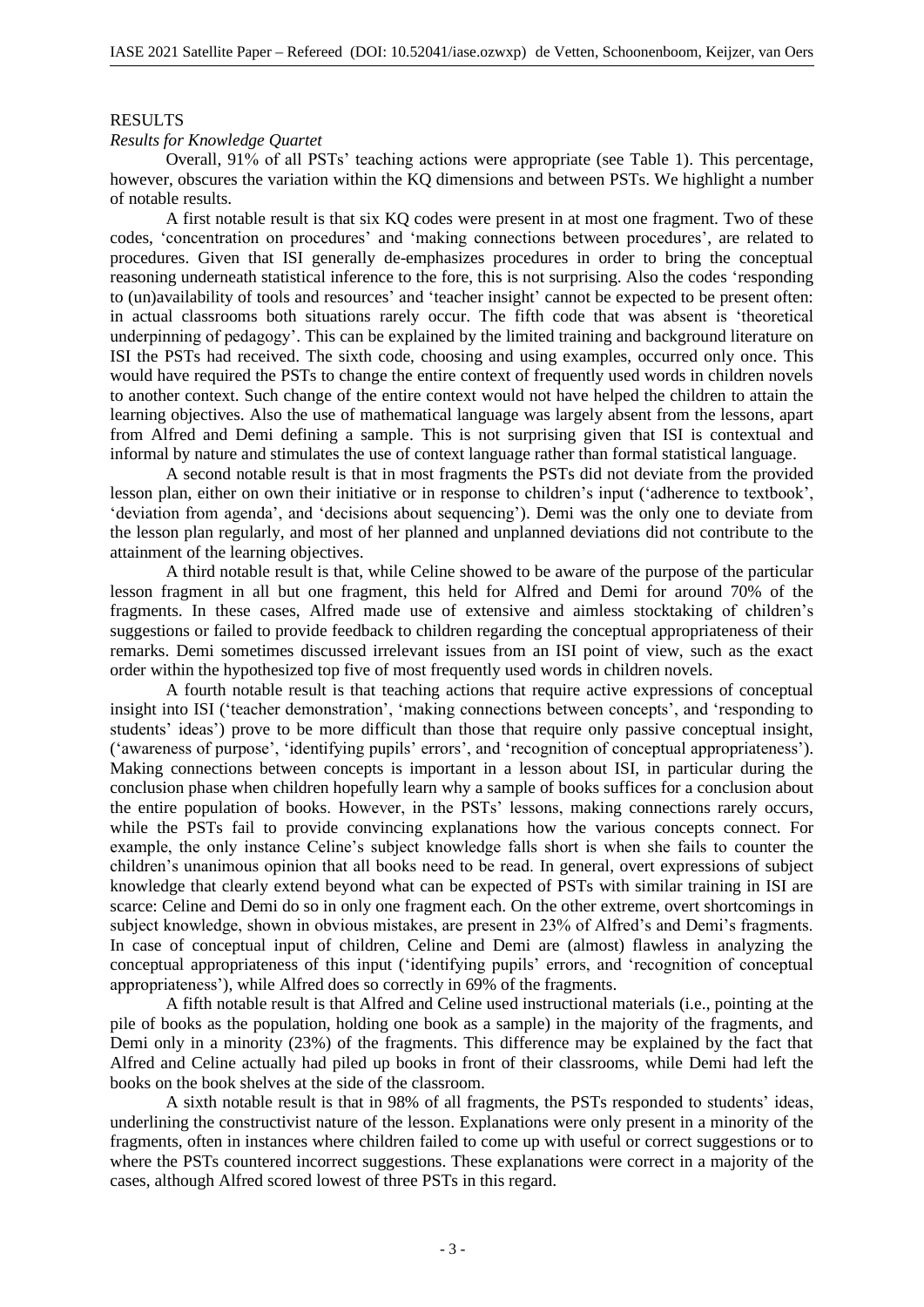|                                | <b>Alfred</b>    |              | <b>Celine</b>    |              | Demi             |              | <b>Total</b>     |              |
|--------------------------------|------------------|--------------|------------------|--------------|------------------|--------------|------------------|--------------|
| <b>KQ</b> code                 | Pres.            | Appr.        | Pres.            | Appr.        | Pres.            | Appr.        | Pres.            | Appr.        |
| <b>Foundation</b>              | 0.20             | 0.87         | 0.22             | 0.96         | 0.29             | 0.90         | 0.34             | 0.87         |
| Adherence to textbook          | 0.15             | 0.92         | 0.08             | 0.92         | 0.32             | 0.77         | 0.21             | 0.85         |
| Awareness of purpose           | 0.69             | 0.69         | 0.92             | 0.92         | 0.73             | 0.73         | 0.77             | 0.77         |
| Concentration on procedures    | $\mathbf{0}$     | 1            | $\boldsymbol{0}$ | $\mathbf{1}$ | $\boldsymbol{0}$ | $\mathbf{1}$ | $\boldsymbol{0}$ | $\mathbf{1}$ |
| Identifying pupils' errors     | 0.46             | 0.69         | 0.46             | 0.92         | 0.73             | $\mathbf{1}$ | 0.58             | 0.90         |
| Overt display of subject       | $\boldsymbol{0}$ | 0.77         | 0.08             | 0.92         | 0.05             | 0.77         | 0.04             | 0.81         |
| knowledge                      |                  |              |                  |              |                  |              |                  |              |
| Theoretical underpinning of    | $\boldsymbol{0}$ | 1            | $\boldsymbol{0}$ | $\mathbf{1}$ | $\boldsymbol{0}$ | $\mathbf{1}$ | $\boldsymbol{0}$ | $\mathbf{1}$ |
| pedagogy                       |                  |              |                  |              |                  |              |                  |              |
| Use of mathematical            | 0.08             | $\mathbf{1}$ | $\boldsymbol{0}$ | 1            | 0.18             | $\mathbf{1}$ | 0.10             | $\mathbf{1}$ |
| terminology                    |                  |              |                  |              |                  |              |                  |              |
| <b>Transformation</b>          | 0.35             | 0.90         | 0.33             | 0.96         | 0.16             | 0.94         | 0.26             | 0.94         |
| Choice of examples             | 0.08             | 1            | $\boldsymbol{0}$ | 1            | $\boldsymbol{0}$ | 1            | 0.02             | 1            |
| Choice of representations      | 0.23             | 0.92         | 0.23             | $\mathbf{1}$ | 0.14             | 0.95         | 0.19             | 0.96         |
| Use of instructional materials | 0.69             | 1            | 0.85             | $\mathbf{1}$ | 0.27             | 0.95         | 0.54             | 0.98         |
| Teacher demonstration          | 0.38             | 0.69         | 0.23             | 0.85         | 0.23             | 0.86         | 0.27             | 0.81         |
| <b>Connection</b>              | 0.15             | 0.78         | 0.23             | 0.95         | 0.19             | 0.86         | 0.24             | 0.84         |
| Anticipation of complexity     | 0.15             | 0.62         | 0.38             | $\mathbf{1}$ | 0.27             | 0.77         | 0.27             | 0.79         |
| Decisions about sequencing     | 0.08             | $\mathbf{1}$ | $\boldsymbol{0}$ | $\mathbf{1}$ | 0.14             | 0.91         | 0.08             | 0.96         |
| Making connections between     | 0.15             | 0.69         | 0.08             | 0.85         | 0.14             | 0.77         | 0.12             | 0.77         |
| concepts                       |                  |              |                  |              |                  |              |                  |              |
| Making connections between     | $\boldsymbol{0}$ | $\mathbf{1}$ | $\boldsymbol{0}$ | $\mathbf{1}$ | $\boldsymbol{0}$ | $\mathbf{1}$ | $\boldsymbol{0}$ | $\mathbf{1}$ |
| procedures                     |                  |              |                  |              |                  |              |                  |              |
| Recognition of conceptual      | 0.38             | 0.69         | 0.69             | 0.92         | 0.41             | 0.86         | 0.48             | 0.83         |
| appropriateness                |                  |              |                  |              |                  |              |                  |              |
| Contingency                    | 0.27             | 0.90         | 0.25             | 0.94         | 0.27             | 0.92         | 0.27             | 0.92         |
| Deviation from agenda          | 0.08             | 1            | 0.08             | 0.92         | $\boldsymbol{0}$ | 0.86         | 0.04             | 0.92         |
| Responding to students' ideas  | $\mathbf{1}$     | 0.62         | 0.92             | 0.85         | $\mathbf{1}$     | 0.82         | 0.98             | 0.77         |
| Responding to (un)availability | $\boldsymbol{0}$ | 1            | $\boldsymbol{0}$ | $\mathbf{1}$ | 0.05             | 1            | 0.02             | 1            |
| of tools and resources         |                  |              |                  |              |                  |              |                  |              |
| Teacher insight                | $\boldsymbol{0}$ |              | $\boldsymbol{0}$ | 1            | 0.05             | 1            | 0.02             | 1            |
| <b>Total</b>                   | 0.23             | 0.86         | 0.25             | 0.95         | 0.23             | 0.90         | 0.28             | 0.91         |

Table 1. Proportion present and appropriate  $KQ$  codes in fragments<sup>1</sup>

<sup>1</sup>Alfred 13 fragments, Celine 13 fragments; Demi 22 fragments.

# *Relationship between Knowledge Quartet and ISI*

Table 2 shows for each PST the relative presence of each of the ISI components across the fragments and the average appropriateness of the teaching actions according to the 14 KQ codes that are at least present twice. Generalization beyond the data was most often discussed (44% of the fragments); Sampling methods and Uncertainty least often (14%). The appropriateness of the teaching actions in fragments where at least one of ISI components was present was 86% on average, with small differences between the components (range: 79% to 91%) and between the PSTs, although Celine scored highest on average. Importantly, the ISI components Sampling variability and Uncertainty scored lowest, whilst these address the central issue why one can rely on the conclusion drawn based on the sample of books and why it is not necessary to read all books. Alfred did not address sampling variability at all.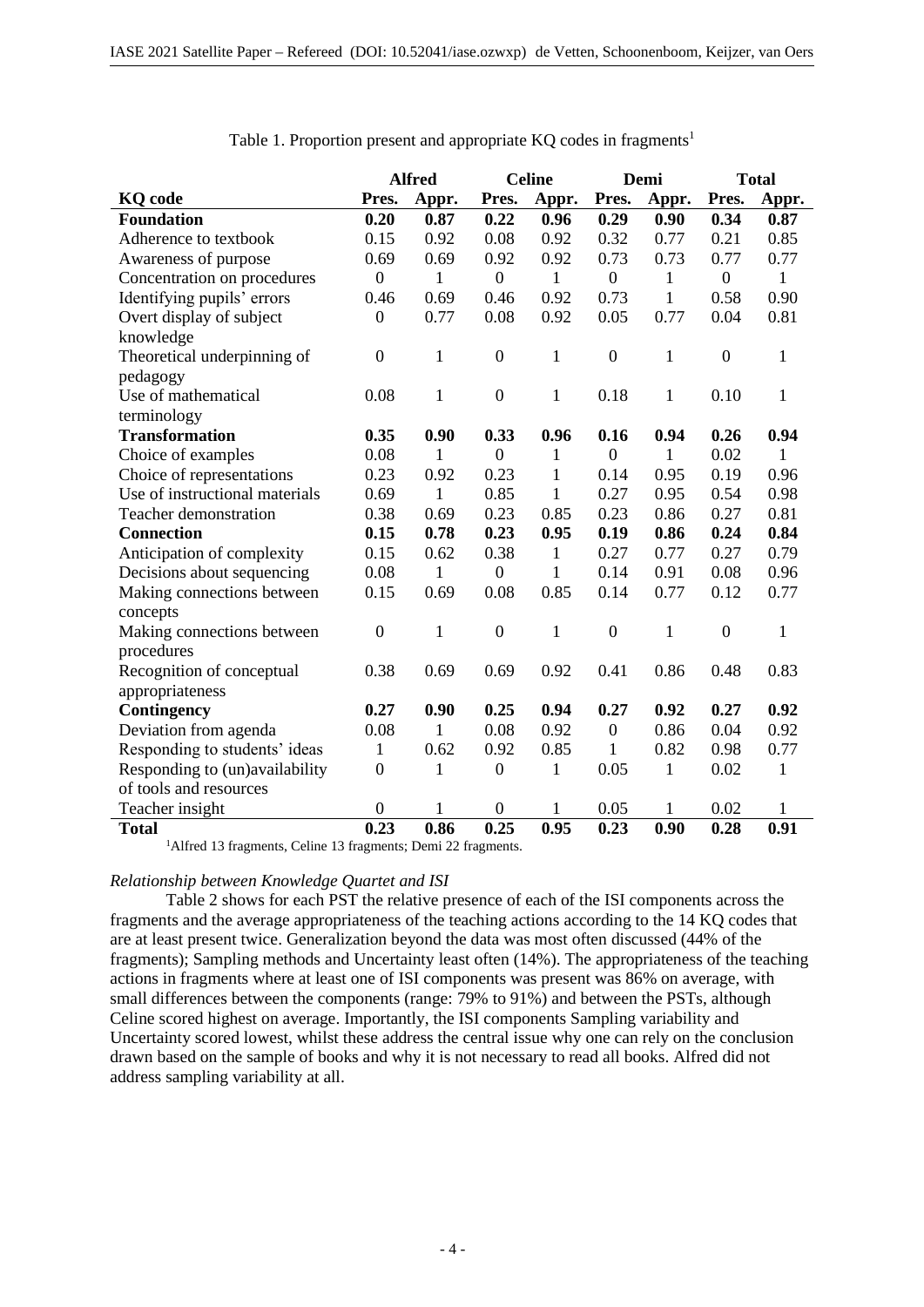|                                   | <b>Alfred</b> |       | <b>Celine</b> |       | Demi  |       | <b>Total</b> |       |
|-----------------------------------|---------------|-------|---------------|-------|-------|-------|--------------|-------|
| <b>ISI</b> component              | Pres.         | Appr. | Pres.         | Appr. | Pres. | Appr. | Pres.        | Appr. |
| Data as<br>evidence               | 0.19          | 0.85  | 0.38          | 0.90  | 0.08  | 0.96  | 0.19         | 0.90  |
| Generalization<br>beyond the data | 0.59          | 0.80  | 0.32          | 0.97  | 0.42  | 0.85  | 0.44         | 0.85  |
| Sampling<br>variability           | $\theta$      | na    | 0.17          | 0.84  | 0.26  | 0.78  | 0.17         | 0.79  |
| Sampling<br>methods               | 0.22          | 0.78  | 0.07          | 1     | 0.13  |       | 0.14         | 0.90  |
| Sample size                       | 0.15          | 0.89  | 0.24          |       | 0.15  | 0.83  | 0.18         | 0.91  |
| Uncertainty                       | 0.11          | 0.95  | 0.20          | 0.81  | 0.13  | 0.70  | 0.14         | 0.79  |
| <b>Total</b><br>.                 | 0.21          | 0.83  | 0.23          | 0.92  | 0.19  | 0.84  | 0.21         | 0.86  |

Table 2. Proportion ISI component present and average appropriateness of KQ codes in fragments<sup>1</sup>

<sup>1</sup>Alfred 13 fragments, Celine 13 fragments; Demi 22 fragments.

# **DISCUSSION**

The results of the analysis of the ISI lessons of three pre-service primary school teachers, who participated in a teacher college intervention and who had little exposure to ISI, shows that a large majority of their teaching actions was appropriate. For some teaching aspects, this was due to the support offered by the provided lesson plan. Teaching actions that required active expressions of conceptual insight into ISI were less often appropriate than those that required only passive conceptual insight. In particular, the PSTs struggled to explain why it is not necessary to sample the entire population of books and that a sample of books suffice for a sufficient certain conclusion. This struggle appeared to be related to insufficient knowledge of the Sampling variability and Uncertainty components of ISI. Therefore, teacher college education should focus on how PSTs can foster children's understanding of how it is possible to a sample suffices to draw conclusion about a population.

# REFERENCES

- Ben-Zvi, D., Bakker, A., & Makar, K. (2015). Learning to reason from samples. *Educational Studies in Mathematics, 88*(3), 291–303.
- De Vetten, A., Schoonenboom, J., Keijzer, R., & Van Oers, B. (2018). The development of informal statistical inference content knowledge of pre-service primary school teachers during a teacher college intervention. *Educational Studies in Mathematics, 99*(2), 217-234. doi:10.1007/s10649-018-9823-6
- Gravemeijer, K., Stephan, M., Julie, C., Lin, F.-L., & Ohtani, M. (2017). What mathematics education may prepare students for the society of the future? *International Journal of Science and Mathematics Education, 15*(1), 105-123.
- Groth, R. E., & Meletiou-Mavrotheris, M. (2018). Research on statistics teachers' cognitive and affective characteristics. In D. Ben-Zvi, K. Makar, & J. Garfield (Eds.), *International handbook of research in statistics education* (pp. 327–355). Cham, Switzerland: Springer.
- Leavy, A. M. (2017). Insights into the approaches of young children when making informal inferences about data. In T. Dooley & G. Gueudet (Eds.), *Proceedings of the tenth congress of the European Society for Research in Mathematics Education* (pp. 788-795). Dublin, Ireland: DCU Institute of Education and ERME.
- Liu, Y., & Grusky, D. B. (2013). The payoff to skill in the third industrial revolution. *American Journal of Sociology, 118*(5), 1330–1374.
- Makar, K. (2016). Developing young children's emergent inferential practices in statistics. *Mathematical Thinking and Learning, 18*(1), 1-24.
- Rowland, T., Huckstep, P., & Thwaites, A. (2005). Elementary Teachers' Mathematics Subject Knowledge: the Knowledge Quartet and the Case of Naomi. *Journal of Mathematics Teacher Education, 8*(3), 255-281. doi:10.1007/s10857-005-0853-5